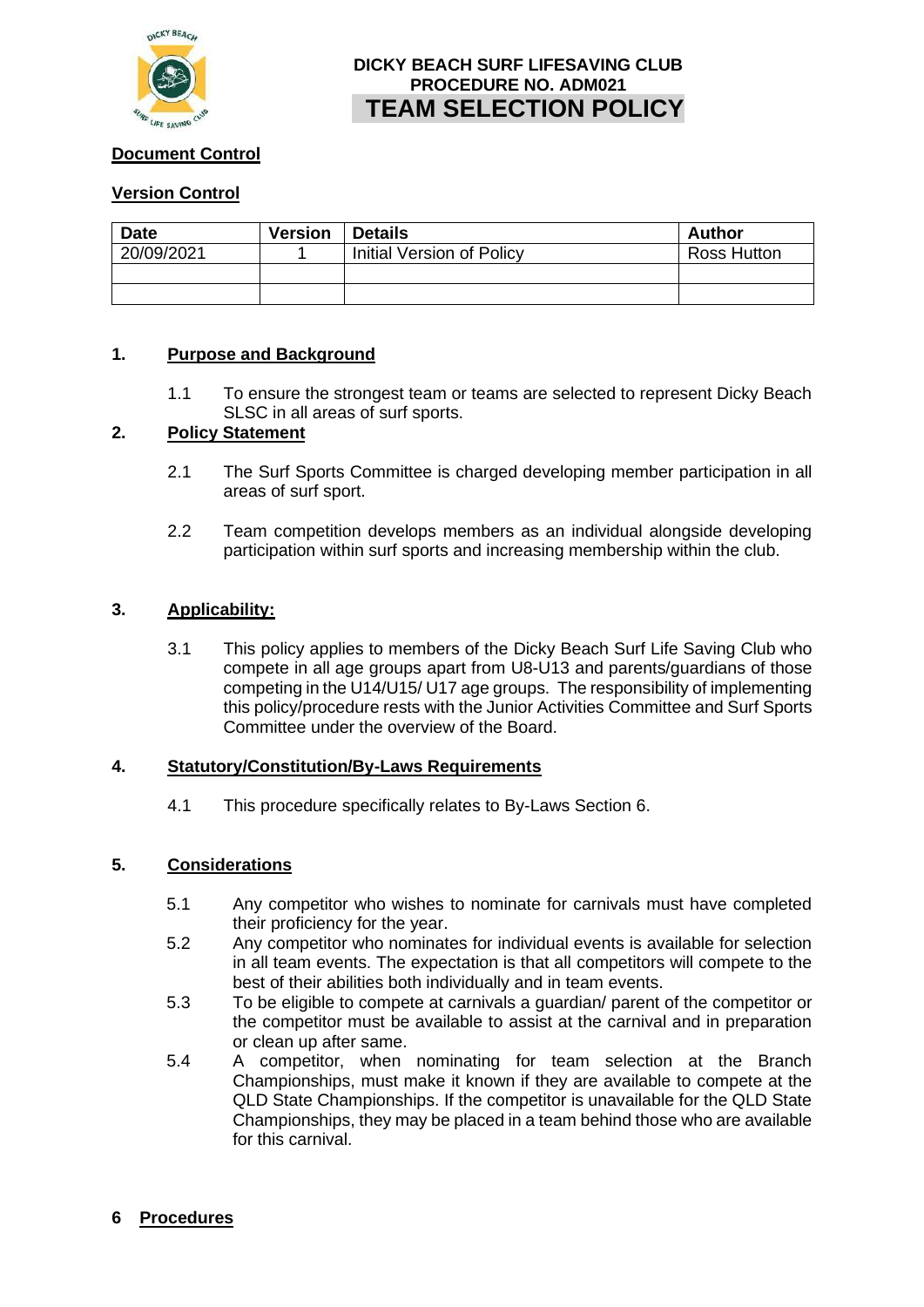

# **DICKY BEACH SURF LIFESAVING CLUB PROCEDURE NO. ADM021 TEAM SELECTION POLICY**

## **6.1 Team Selection**

- 6.1.1 The Coach in the discipline, in consultation with, the Team Manager, Coaching Coordinator and relevant credited Coaches involved training will select teams primarily based on ability and performances at training, carnivals and club championships. If necessary, match races will be used to finalise selection (e.g. Paddle/swim/run off's).
- 6.1.2 Should the Team Manager, Coaches, Coaching Coordinator and/or relevant credited Coaches involved in the training have a conflict of interest when selecting teams, they shall remove themselves from the discussion and teams will be selected by the other relevant parties listed.
- 6.1.3 Other factors to be considered are availability, willingness to compete, commitment to training (which will include attendance & performance), illness/injury, past performances, consistency and workload of the competitor.
- 6.1.4 At the start of the season when there have not been many carnivals, team selection will be based on the previous season and/or pre-season training.
- 6.1.5 Any individuals who voluntarily withdraw without the approval of the Team Manager or Coach of the discipline from a team event may not participate in individual events for the remainder of the carnival. This prevents team members withdrawing to conserve energy for their own individual event at the expense of their team members who may have been waiting at the carnival to compete or full teams withdrawing, except through injury.
- 6.1.6 Substitutions in teams may be made on the day of the carnival by Coaches and coaching co-ordinator. Any changes must be made in accordance with SLSA rules and should only be considered in exceptional circumstances.
- 6.1.7 Due to the complexities of the Board Rescue event, teams are selected on their ability together. Board Rescue competitors are encouraged to train and compete in their potential teams from early in the season to develop combinations.
- 6.1.8 Prior to each carnival, the Beach Coach will provide the Coach a ranking list for each age group male and female to assist in the selection of runners for the Cameron Relay.

Competitors are encouraged at the carnival to support other Dicky Beach competitors. A competitor must not leave without the consent of the team manager.

## **6.2 NOTIFICATION TO RELEVANT PARTIES**

- 6.2.1 Notice of Team Selection will be given during a training session at least one week prior to the Branch/ State Championships. Following, an electronic posting notification will also be given on a Dicky Beach Team App / communication platform.
- 6.2.2 Results from carnivals will be recorded to the best of the recorder's ability and submitted to club administration within 5 working days of each carnival. These results shall be used to assist in the assessment of team selection.

## **6.3 SAFETY**

6.3.1 The Team Manager and Coaches may refuse entry in an event to a competitor for individual or team events if there are concerns about their ability to safely participate in that event at a carnival

### **6.4 APPEAL & COMPLAINTS**